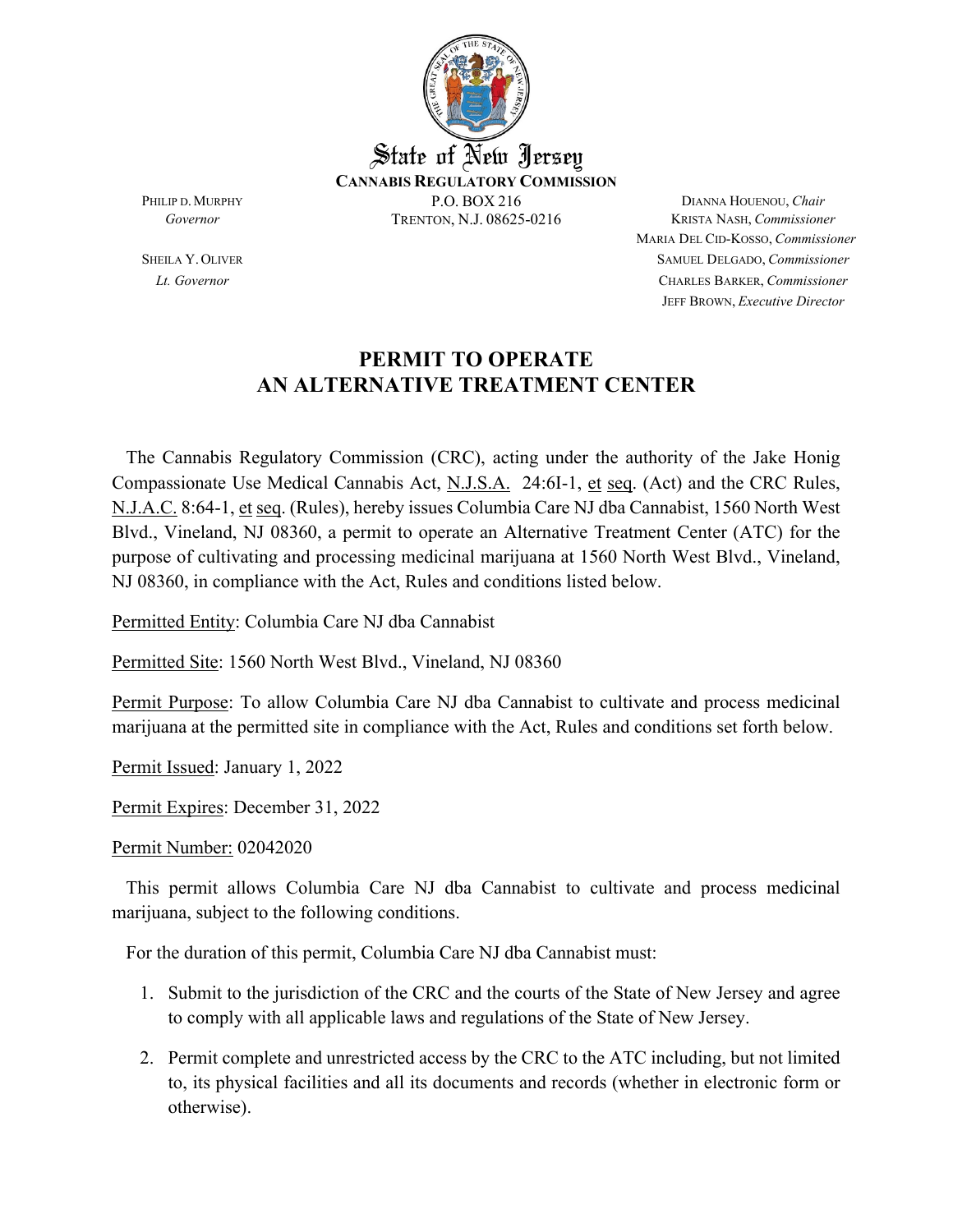- 3. Fully operate the approved security alarm and video monitoring systems.
- 4. Fully operate the approved internal management system.
- 5. Implement all standard operating procedures approved by the CRC related to the cultivation site.
- 6. Maintain compliance with all requirements outlined in the CRC Operational Inspection Requirements.

 Any violation of the conditions of this permit and/or the legal and regulatory requirements to operate an ATC in the State of New Jersey may result in the CRC acting against Columbia Care NJ dba Cannabist including, but not limited to, suspending Columbia Care NJ dba Cannabist operations, in accordance with the Act, Rules and any other applicable laws.

Dianna Houenou Chair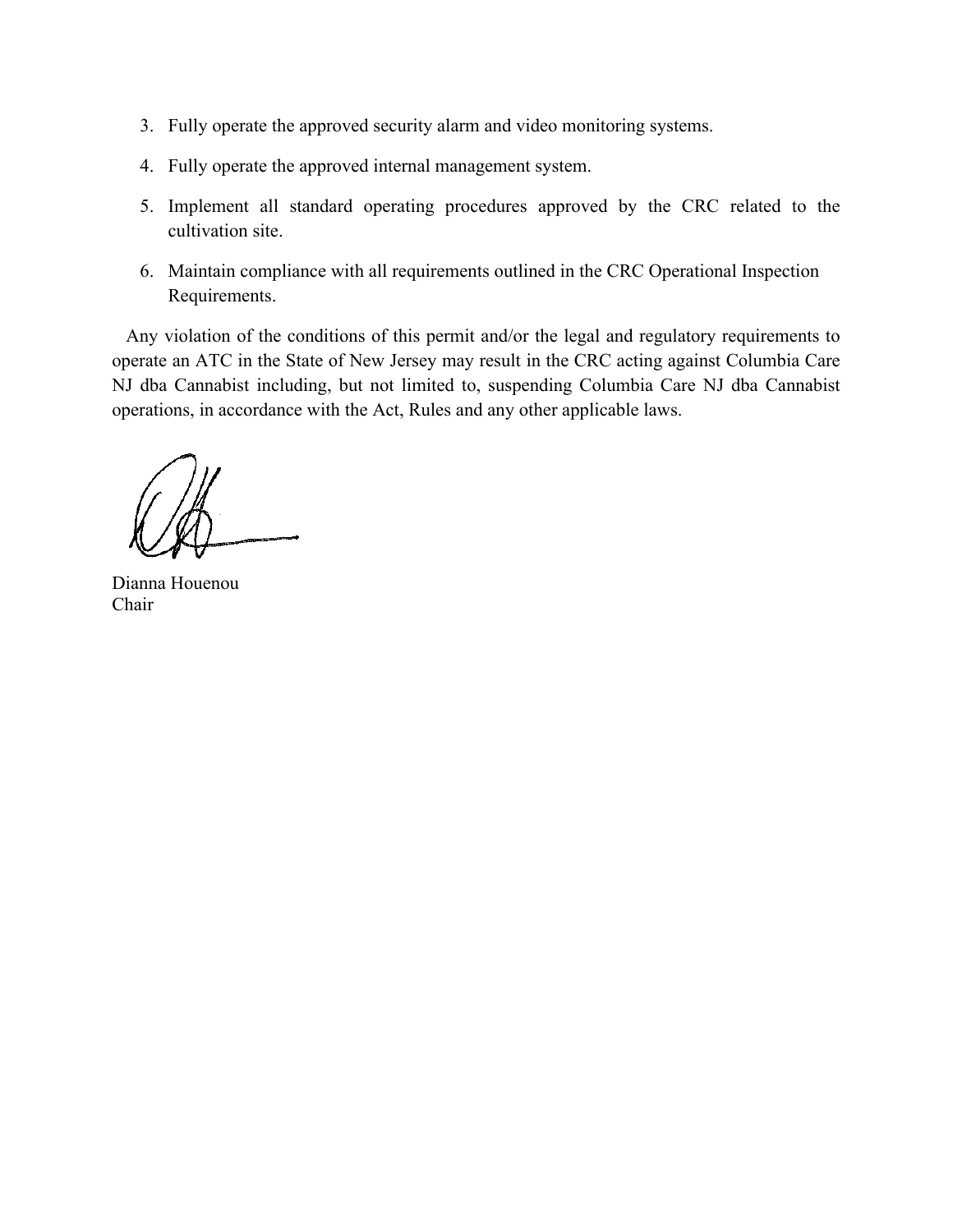# **State of New Jersey Cannabis Regulatory Commission**

Under the authority of the Jake Honig Compassionate Use Medical Cannabis Act, N.J.S.A. 24:6I‐1, et seq. and N.J.A.C. 8:64‐1, et seq., the Cannabis Regulatory Commission hereby issues this permit to operate an Alternative Treatment Center for the purpose of cultivating and processing medicinal marijuana to:

### **Columbia Care NJ dba Cannabist**

Permitted Site: 1560 North West Blvd., Vineland, NJ 08360

Permit #: 02042020

Expiration Date: December 31, 2022



Dianna Houenou, Chair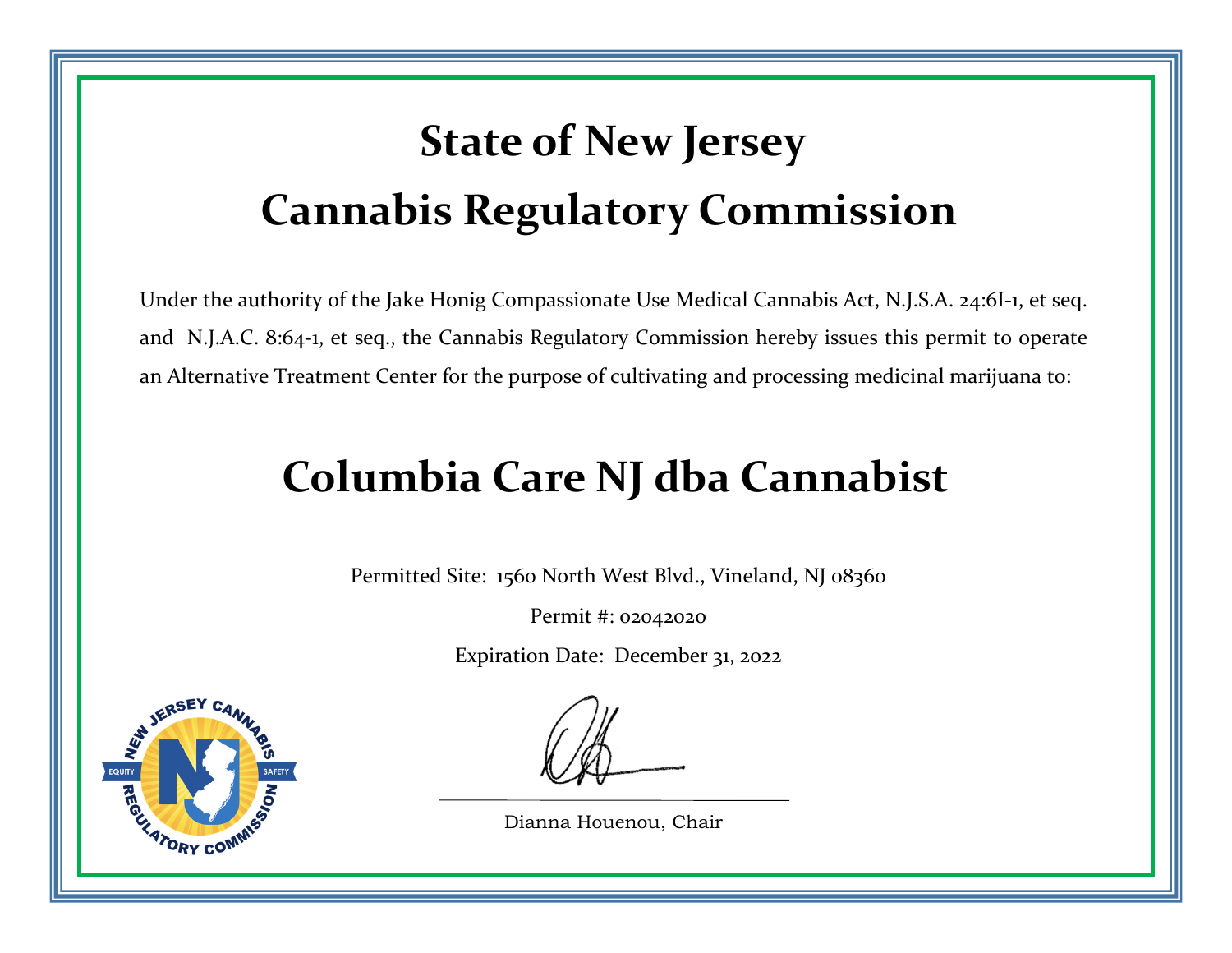

MARIA DEL CID-KOSSO, *Commissioner* SHEILA Y.OLIVER SAMUEL DELGADO, *Commissioner Lt. Governor* CHARLES BARKER, *Commissioner* JEFF BROWN, *Executive Director*

#### **PERMIT TO OPERATE AN ALTERNATIVE TREATMENT CENTER**

 The Cannabis Regulatory Commission (CRC), acting under the authority of the Jake Honig Compassionate Use Medical Cannabis Act, N.J.S.A. 24:6I-1, et seq. (Act) and the CRC Rules, N.J.A.C. 8:64-1, et seq. (Rules), hereby issues Columbia Care NJ dba Cannabist, 1062 North Delsea Drive, Vineland, NJ 08360, a permit to operate an Alternative Treatment Center (ATC) for the purpose of dispensing medicinal marijuana at 1062 North Delsea Drive, Vineland, NJ 08360, in compliance with the Act, Rules and conditions listed below.

Permitted Entity: Columbia Care NJ dba Cannabist

Permitted Site: 1062 North Delsea Drive, Vineland, NJ 08360

Permit Purpose: To allow Columbia Care NJ dba Cannabist to dispense medicinal marijuana at the permitted site in compliance with the Act, Rules and conditions set forth below.

Permit Issued: January 1, 2022

Permit Expires: December 31, 2022

Permit Number: 02042020

 This permit allows Columbia Care NJ dba Cannabist to dispense medicinal marijuana, subject to the following conditions.

For the duration of this permit, Columbia Care NJ dba Cannabist must:

- 1. Submit to the jurisdiction of the CRC and the courts of the State of New Jersey and agree to comply with all applicable laws and regulations of the State of New Jersey.
- 2. Permit complete and unrestricted access by the CRC to the ATC including, but not limited to, its physical facilities and all its documents and records (whether in electronic form or otherwise).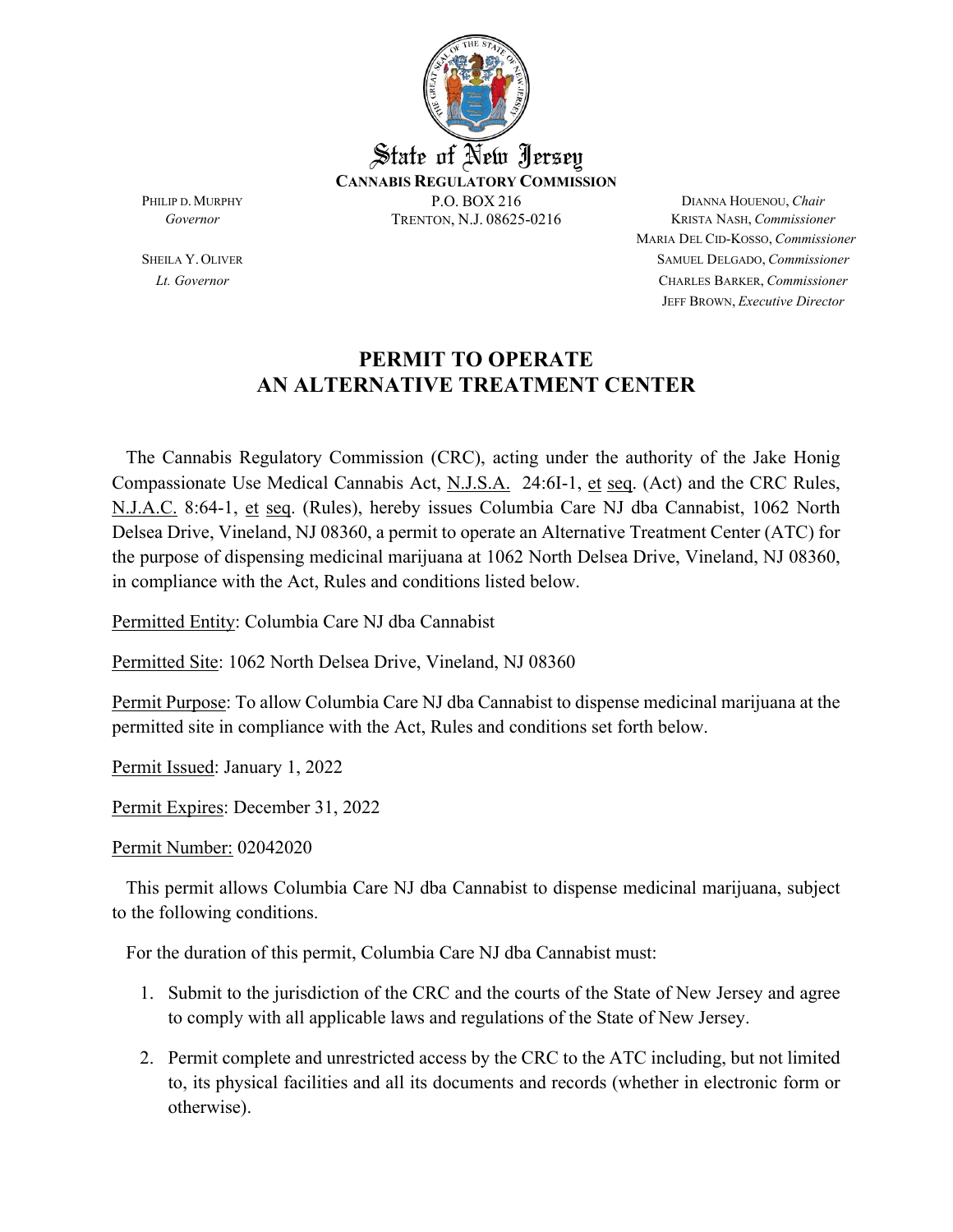- 3. Fully operate the approved security alarm and video monitoring systems.
- 4. Fully operate the approved internal management system.
- 5. All Medicinal Marijuana products dispensed to patients will be entered in the New Jersey CRC Patient Registry.
- 6. Implement all standard operating procedures approved by the CRC related to the dispensing site; and,
- 7. Maintain compliance with all requirements outlined in the CRC Operational Inspection Requirements.

 Any violation of the conditions of this permit and/or the legal and regulatory requirements to operate an ATC in the State of New Jersey may result in the CRC acting against Columbia Care NJ dba Cannabist including, but not limited to, suspending Columbia Care NJ dba Cannabist operations, in accordance with the Act, Rules and any other applicable laws.

Dianna Houenou Chair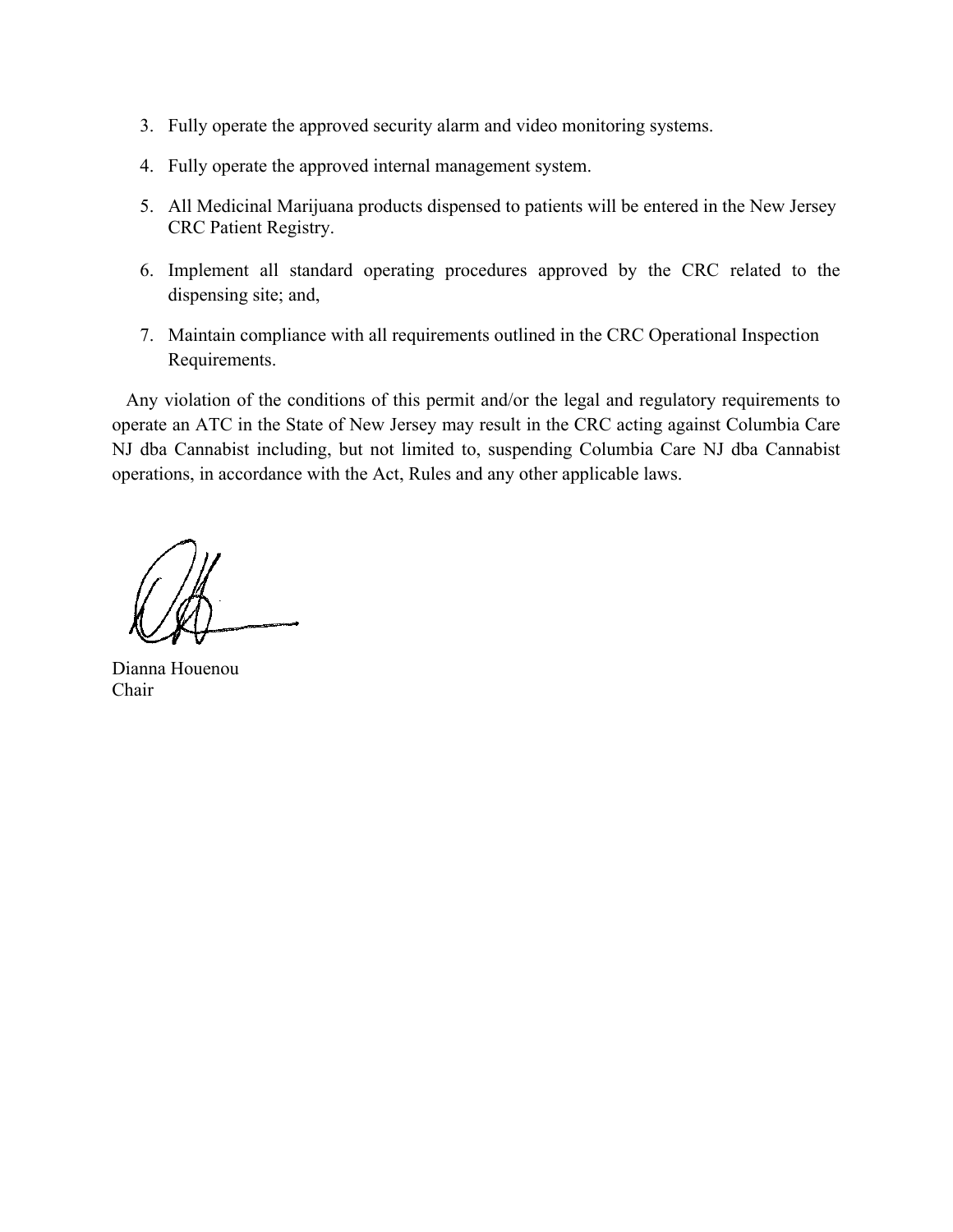# **State of New Jersey Cannabis Regulatory Commission**

Under the authority of the Jake Honig Compassionate Use Medical Cannabis Act, N.J.S.A. 24:6I‐1, et seq. and N.J.A.C. 8:64‐1, et seq., the Cannabis regulatory Commission hereby issues this permit to operate an Alternative Treatment Center for the purpose of dispensing medicinal marijuana to:

### **Columbia Care NJ dba Cannabist**

Permitted Site: 1062 North Delsea Drive, Vineland, NJ 08360

Permit #: 02042020

Expiration Date: December 31, 2022



Dianna Houenou, Chair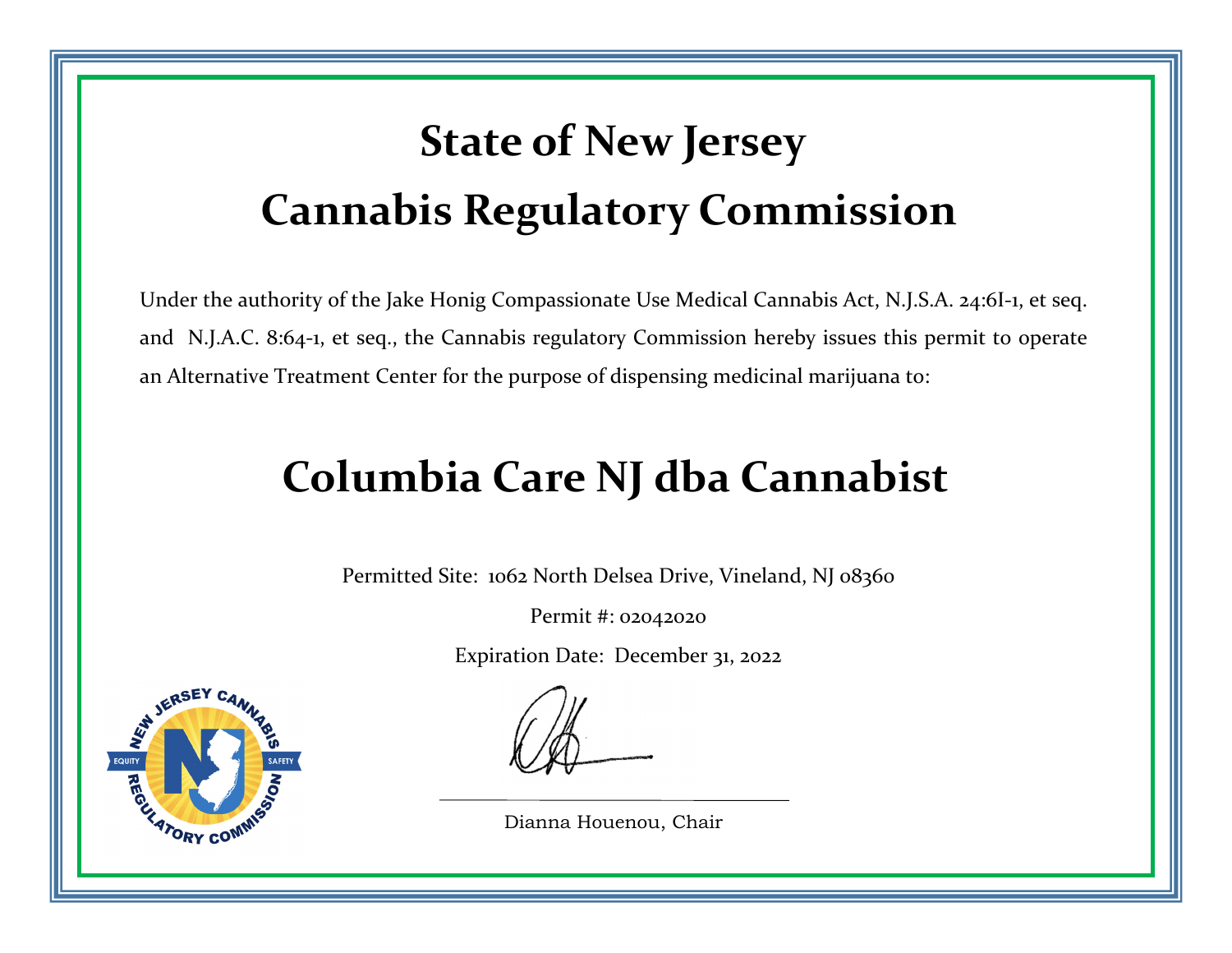

MARIA DEL CID-KOSSO, *Commissioner* SHEILA Y.OLIVER SAMUEL DELGADO, *Commissioner Lt. Governor* CHARLES BARKER, *Commissioner* JEFF BROWN, *Executive Director*

#### **PERMIT TO OPERATE AN ALTERNATIVE TREATMENT CENTER**

 The Cannabis Regulatory Commission (CRC), acting under the authority of the Jake Honig Compassionate Use Medical Cannabis Act, N.J.S.A. 24:6I-1, et seq. (Act) and the CRC Rules, N.J.A.C. 8:64-1, et seq. (Rules), hereby issues Columbia Care NJ dba Cannabist, 1062 North Delsea Drive, Vineland, NJ 08360, a permit to operate an Alternative Treatment Center (ATC) for the purpose of dispensing medicinal marijuana at 1692 Clements Bridge, Deptford, NJ 08096 in compliance with the Act, Rules and conditions listed below.

Permitted Entity: Columbia Care NJ DBA Cannabist

Permitted Site: 1692 Clements Bridge, Deptford, NJ 08096

Permit Purpose: To allow Columbia Care NJ DBA Cannabist to dispense medicinal marijuana at the permitted site in compliance with the Act, Rules and conditions set forth below.

Permit Issued: January 1, 2022

Permit Expires: December 31, 2022

Permit Number: 02042020

 This permit allows Columbia Care NJ DBA Cannabist to dispense medicinal marijuana, subject to the following conditions.

For the duration of this permit, Columbia Care NJ DBA Cannabist must:

- 1. Submit to the jurisdiction of the CRC and the courts of the State of New Jersey and agree to comply with all applicable laws and regulations of the State of New Jersey.
- 2. Permit complete and unrestricted access by the CRC to the ATC including, but not limited to, its physical facilities and all its documents and records (whether in electronic form or otherwise).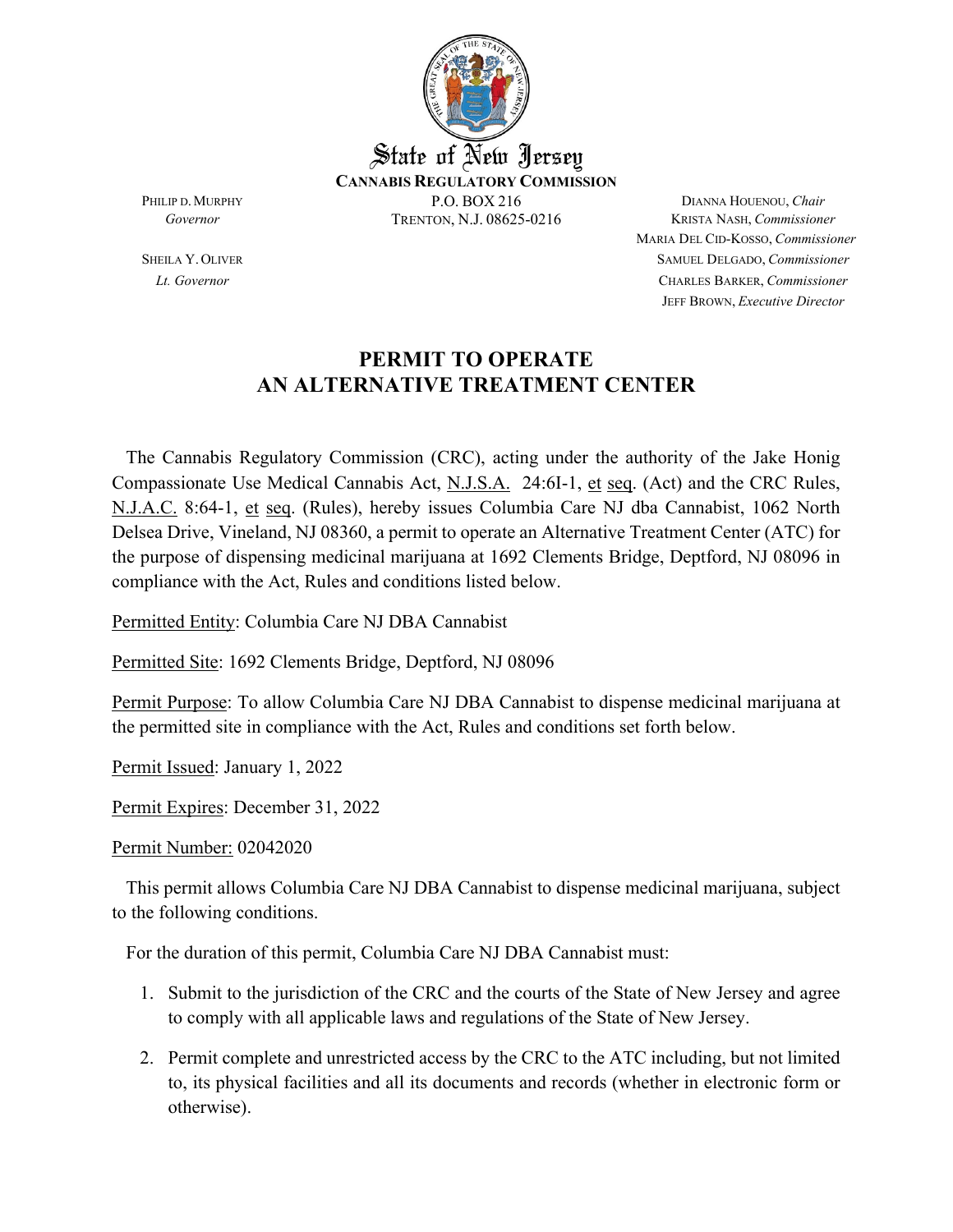- 3. Fully operate the approved security alarm and video monitoring systems.
- 4. Fully operate the approved internal management system.
- 5. All Medicinal Marijuana products dispensed to patients will be entered in the New Jersey CRC Patient Registry.
- 6. Implement all standard operating procedures approved by the CRC related to the dispensing site.
- 7. Maintain compliance with all requirements outlined in the CRC Operational Inspection Requirements.

 Any violation of the conditions of this permit and/or the legal and regulatory requirements to operate an ATC in the State of New Jersey may result in the CRC acting against Columbia Care NJ DBA Cannabist including, but not limited to, suspending Columbia Care NJ DBA Cannabist's operations, in accordance with the Act, Rules and any other applicable laws.

Dianna Houenou Chair